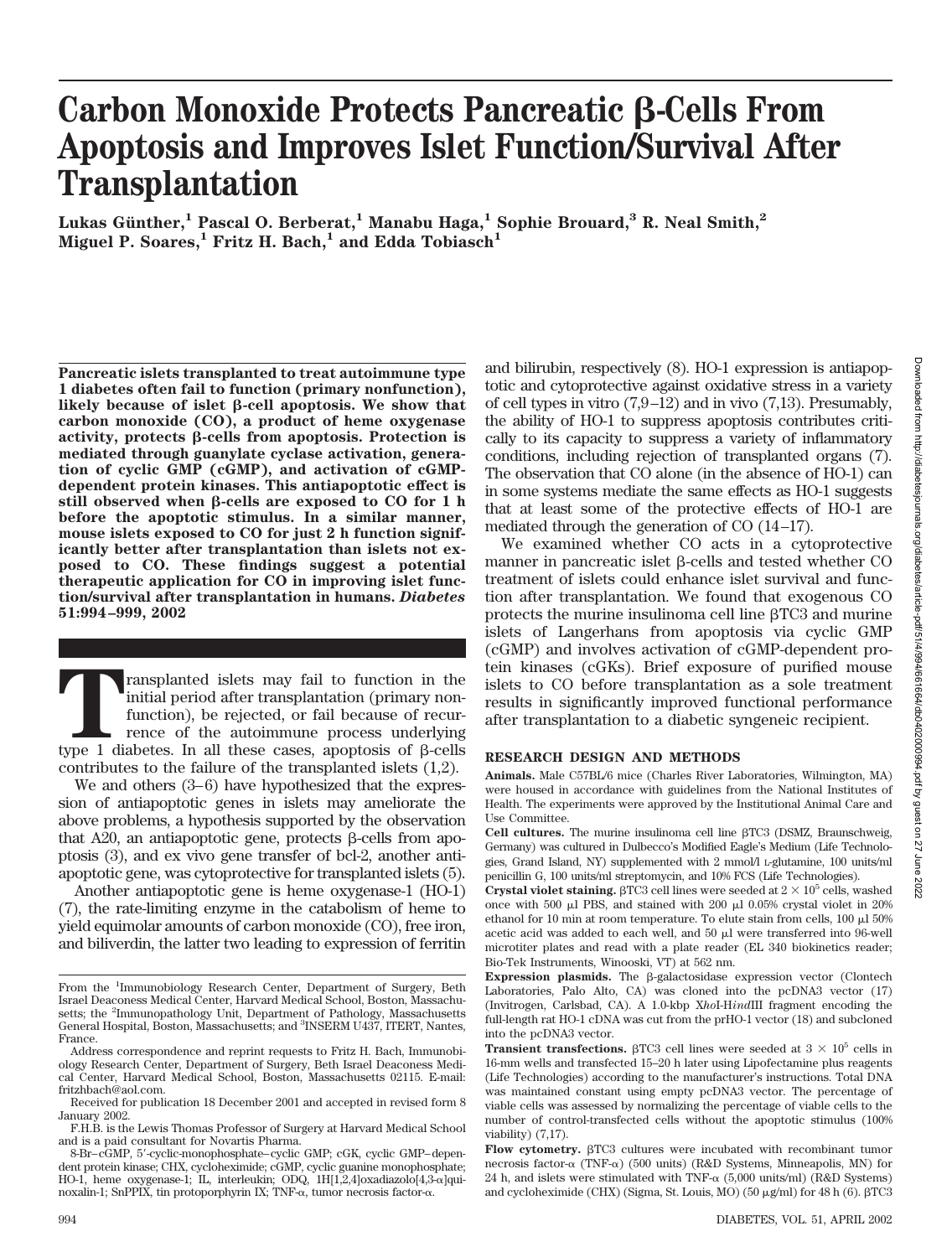

**FIG. 1. TNF-**α induces apoptosis in β-cells. A: βTC3 cells were treated with increasing concentrations of TNF-α. Viable cells were stained 24 h **after activation by crystal violet. The extinction was measured at 562 nm and normalized to untreated cells.** *B***: TC3 cells were treated with TNF-**-**, stained by propidium iodide 24 h later, and analyzed for DNA fragmentation (FACScan).** *C***: TC3 cells were co-transfected with a -gal expressing vector (pcDNA3/-gal) plus control (pcDNA3). When indicated, cells were treated with the caspase-3 inhibitor Z-DEVD-FMK (C3–i) or the caspase-8 inhibitor IETD-CHO (C8-i). Gray histograms represent untreated -cells, and black histograms represent -cells treated with TNF-**- **for 24 h. Results shown are the means SD from duplicate wells taken from one representative experiment of three.**

cells or islets were harvested, dispersed, fixed in 70% ethanol, and suspended into DNA staining buffer (PBS, pH 7.4, containing 0.1% Triton X-100, 0.1 mmol/l EDTA,  $50 \mu$ g/ml propidium iodide, and  $50 \mu$ g/ml RNase A). DNA content was analyzed on a FACScan (Becton Dickinson, Palo Alto, CA). Cells with DNA content  $\geq 2$  n were scored as viable; cells with a hypoploid DNA content ( $\leq 2$ ) n, termed A°) were scored as apoptotic. To exclude debris and cell fragments, all events with a FL-2 area profile below that of chicken erythrocyte nuclei were excluded from analysis.

**Cell treatment and reagents.** Murine recombinant  $TNF-\alpha$  (R&D Systems) was dissolved in PBS and 1% BSA and added to the culture medium ( $17.5$  ng/ml  $= 500$ ) units) 24 h after transfection. The caspase-3 inhibitor Z-DEVD-FMK and the caspase-8 inhibitor IETD-CHO (Calbiochem, San Diego, CA) were dissolved in DMSO (Sigma) and added to the culture medium (10 and 1  $\mu$ mol/l, respectively)  $2$  h before treatment with TNF- $\alpha$ . Tin protoporphyrin IX (SnPPIX) (Porphyrin Products, Logan, UT) was dissolved (10 mmol/l) in 100 mmol/l NaOH and added 6 h after transfection to the culture medium (50  $\mu$ mol/l). The guanylyl cyclase inhibitor 1H[1,2,4]oxadiazolo[4,3- $\alpha$ ]quinoxalin-1 (ODQ) (Calbiochem) was dissolved in DMSO and added to the culture medium  $(100 \mu \text{mol/l})$  6 h after transfection. The cGMP analog 8-bromoguanosine-3-5-cyclic-monophosphate (8-Br–cGMP) (Sigma) was dissolved in water and added to the culture medium (10  $\mu$ mol/l) 30 min before induction of apoptosis. The protein kinase G inhibitor KT5823 (Calbiochem) was dissolved in DMSO and added to the culture medium  $(1.6 \mu \text{mol/l})$  6 h after transfection.

**CO exposure.** Cells and islets were exposed to 1% CO in compressed air balanced with  $5\%$  CO<sub>2</sub>, as described elsewhere (15). Islets were incubated in RPMI medium presaturated with CO ( $4^{\circ}$ C overnight,  $1\%$  CO,  $5\%$  CO<sub>0</sub>) for 2 h at  $37^{\circ}$ C, while treatment with 1% CO, 5% CO<sub>2</sub> was continued.

**Induction of diabetes.** Recipient C57BL/6 mice (8 weeks of age) were rendered diabetic by a single intraperitoneal injection of 220 mg/kg (19) streptozotocin (Sigma) freshly dissolved in citrate buffer. Mice were transplanted if two consecutive nonfasting blood glucose levels 350 mg/dl were obtained from whole blood.

**Islet isolation.** Pancreatic islets of Langerhans (C57BL/6 mice) were provided by the Islet Core Laboratory of the Juvenile Diabetes Research Foundation Center for Islet Transplantation at Harvard Medical School and isolated as described previously (20).

**Syngeneic marginal mass islet transplantation.** Using a dissecting microscope, 250 islets of 150-250 µmol/l in diameter were hand-picked. Islets were transplanted under the kidney capsule as described previously (19). The same numbers of control and treatment animals were transplanted from each islet preparation. Animals were anesthetized with ketamine (0.9 mg/20 g body wt) and xylazine (0.1 mg/20 g body wt) administered as a single intraperitoneal dose.

**Graft functional outcome analysis.** Graft function was defined when the first of 3 consecutive days of nonfasting blood glucose levels 200 mg/dl was reached. The primary end point of the experiment was defined as time to normoglycemia.

**Statistical analysis.** Blood glucose data are summarized as the means  $\pm$  SD of mice receiving untreated or treated islets. Time to recovery of islet function was calculated using Kaplan-Meier life tables and differences between groups tested using a log-rank test, with the three islet preparations treated as separate strata in the analysis and the median time to recovery, with 95% CI reported.

#### **RESULTS**

**TNF-** $\alpha$  **induces apoptosis in**  $\beta$ **TC3 cells.** TNF- $\alpha$  induced high levels of cell death in the insulinoma cell line  $\beta$ TC3

DIABETES, VOL. 51, APRIL 2002 995

(21) (Fig. 1*A*). DNA fragmentation was demonstrated (Fig. 1*B*), suggesting that TNF- $\alpha$  induces  $\beta$ -cell death through apoptosis. TNF- $\alpha$ -mediated apoptosis was strictly dependent on the activation of caspase-8 and partially dependent on that of caspase-3 (Fig. 1*C*).

**CO protects -TC3 cells from apoptosis to a similar** extent as  $HO-1$ . Overexpression of HO-1 protected  $\beta$ TC3 cells transiently transfected with a HO-1 expression vector from TNF- $\alpha$ –mediated apoptosis (6) (87% survival vs. 33% in control) (Fig. 2*A*). Blocking HO-1 activity by SnPPIX (22) suppressed the antiapoptotic effect (Fig. 2*A*), suggesting that one or more of the end products of heme catabolism by HO-1, i.e., iron, bilirubin and/or CO, is required for its antiapoptotic function.

When the action of HO-1 was suppressed by SnPPIX, CO exposure suppressed TNF- $\alpha$ -mediated apoptosis to a similar extent as HO-1 (Fig. 2*A*). Exposure to exogenous CO alone protected from TNF- $\alpha$ -induced apoptosis (11.7 vs. 20.3% in apoptotic cells vs. controls not exposed to CO) (Fig.  $2B$ , DNA fragmentation analysis). Similarly,  $\beta$ -cell apoptosis induced by etoposide or serum starvation was suppressed by CO exposure (Fig. 2*C*).

**Exogenous carbon monoxide protects murine islets from apoptosis.** Exposure to CO for 24 h protected isolated murine (C57/BL6) islets of Langerhans from TNF- $\alpha$  plus CHX-mediated apoptosis (11.7 vs. 20.3% in apoptotic cells vs. controls not exposed to CO), as assayed by DNA fragmentation (Fig. 3*A*) or histological analysis (Fig. 3*B*).

**The antiapoptotic effect of carbon CO is mediated via guanylate cyclase activation and signals through cGK.** Inhibition of soluble guanylate cyclase (sGC) activity by oxadiazoloquinoxalin (ODQ) suppressed the antiapoptotic effect of CO, suggesting that sGc is a mediator for CO (Fig. 4*A*), as also found in fibroblasts (12). The cGK  $\arctivator/cGMP$  analog, 8-Br– $cGMP$ , suppressed  $\beta T C3$  apoptosis to a similar extent as CO (Fig. 4*B*). Inhibition of cGKs by KT5823 suppressed the antiapoptotic effect of exogenous CO (Fig. 4*C*), suggesting involvement of one or more cGKs.

**Exogenous CO provides antiapoptotic protection un**der various protocols. We exposed  $\beta$ TC3 cells to CO for different time periods (1–24 h) immediately after the addition of TNF- $\alpha$  and tested for apoptosis 24 h later. One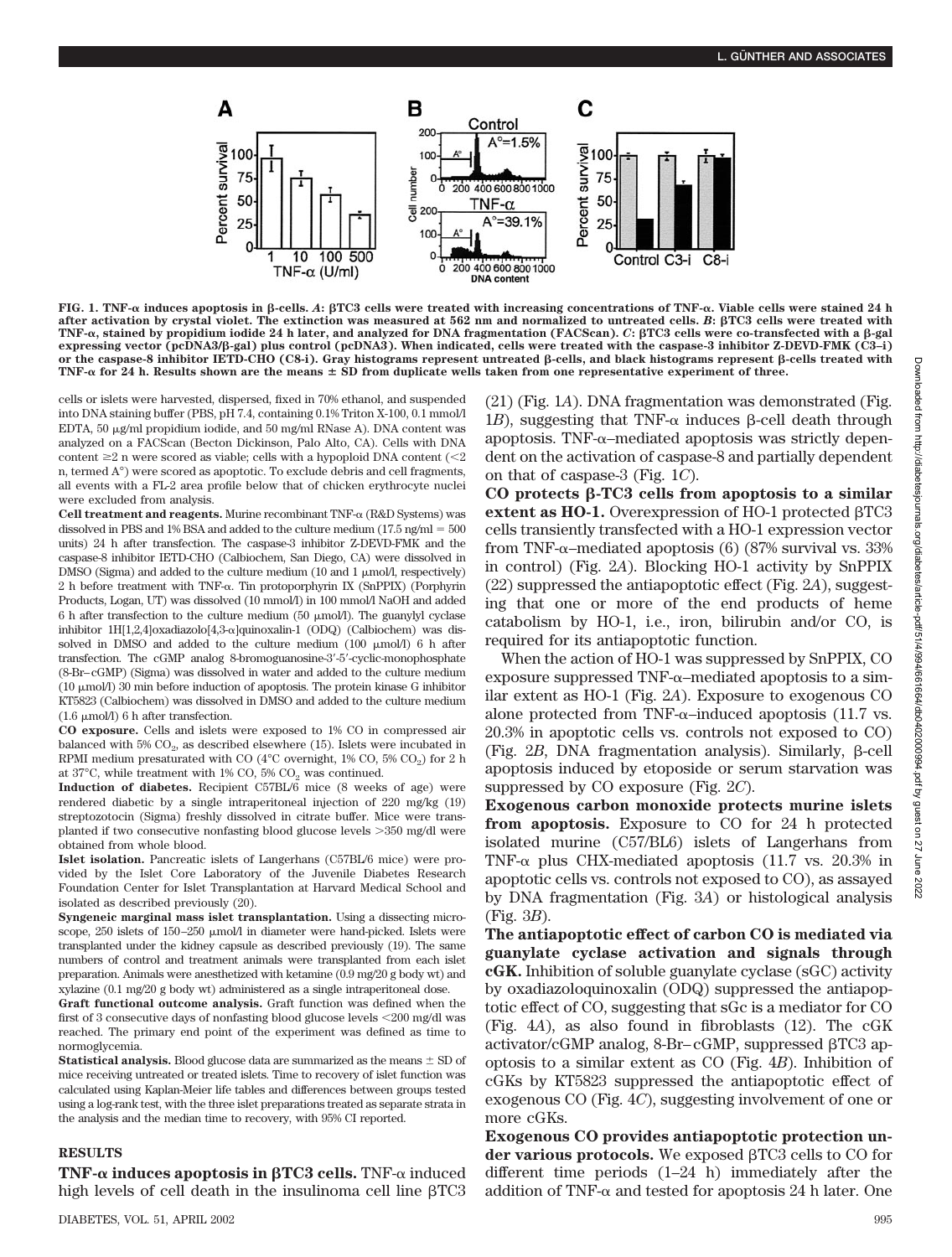

Downloaded from http://diabetesjournals.org/diabetes/article-pdf/51/4/994/661664/db0402000994.pdf by guest on 27 June 2022 Downloaded from http://diabetesjournals.org/diabetes/article-pdf/51/4/994/661664/db0402000994.pdf by guest on 27 June 2022

**FIG. 2. Exogenous CO protects -cells from apoptosis.** *A***: Exogenous CO can substitute for HO-1 when HO-1 activity is blocked. TC3 cells were co-transfected with a -gal expressing vector plus control or HO-1 (33). When indicated, HO-1 enzymatic activity was inhibited by SnPP. When indicated, -cells were exposed to exogenous CO (1%) as described earlier (15). Gray histograms represent untreated -cells, and black** histograms represent β-cells treated with TNF-α. Results shown are the means  $\pm$  SD from duplicate wells taken from one representative **experiment of three. B: Exogenous CO protects β-cells from apoptosis in the DNA fragmentation analysis. βTC3 cells were treated with TNF-α. Directly after stimulation, TC3 were exposed to exogenous CO (15) for 24 h. Control TC3 cells were treated in the same manner but not exposed to CO. After 24 h, cells were stained by propidium iodide and analyzed for DNA fragmentation on a FACScan.** *C***: Exogenous CO protects -cells from apoptosis in the absence of HO-1. TC3 cells were transfected with -gal expressing vectors and were exposed to exogenous CO (15).** Gray histograms represent untreated  $\beta$ -cells, and black histograms represent  $\beta$ -cells treated with TNF- $\alpha$  or etoposide or subjected to serum **deprivation as indicated. Results shown are the means SD from duplicate wells taken from one representative experiment of three.**

hour of CO exposure was sufficient to prevent  $\beta$ -cell apoptosis (Fig. 5*A*).

We exposed  $\beta$ -cells to CO for 1 h, 0.5–12 h after induction of apoptosis by TNF- $\alpha$ . CO still suppressed  $\beta$ -cell apoptosis 2 h after TNF- $\alpha$  stimulation (Fig. 5*B*).

Further, 1 h of preincubation with CO prevented  $\beta$ -cell apoptosis (data not shown). Lastly, 1 h of preincubation with  $CO$  still prevented  $\beta$ -cell apoptosis in cells stimulated with TNF- $\alpha$  2–3 h after the end of the 1-h treatment with CO (Fig. 5*C*). Thus, relatively brief treatment with CO



**FIG. 3. Exogenous CO protects murine islets of Langerhans from apoptosis.** *A***: Apoptosis was induced in freshly isolated murine islets (C57BL/6)** by stimulation with TNF-α and CHX. Immediately after stimulation, islets were exposed to exogenous CO (15) for 24 h. Control islets were **treated in the same manner but not exposed to CO. After 48 h, cells were analyzed on a FACScan for DNA fragmentation. This experiment was done twice with indistinguishable results.** *B***: Islets were treated as described in Fig. 3***A* **and then fixed, embedded in plastic, and stained with toluidine blue for histopathologic evaluation.**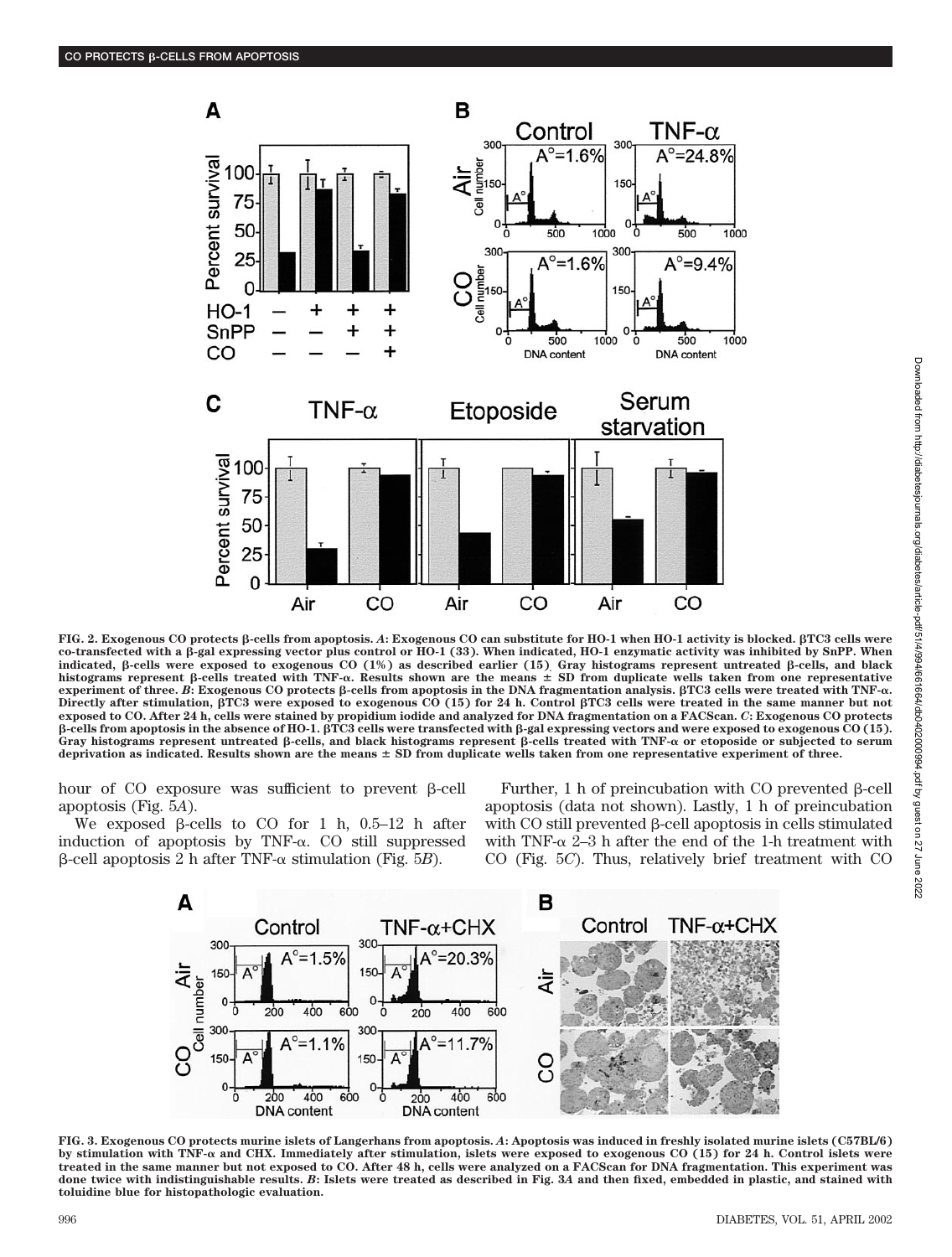

**FIG. 4. CO protects from apoptosis via cGMP.** *A***: The antiapoptotic effect of exogenous CO is mediated by guanylate cyclase activation. TC3 cells** were transfected with β-gal expressing vectors and exposed to exogenous CO (1%) (33). Where indicated,  $\beta$ TC3 cells were treated with the **guanylyl cyclase inhibitor ODQ.** *B***: A cGMP analog can substitute for CO in protecting from apoptosis. TC3 cells were transfected with -gal expressing vectors. Where indicated, TC3 cells were exposed to exogenous CO (15). Where indicated, TC3 cells were treated with the cGMP analog 8-Br–cGMP but not exposed to CO.** *C***: cGK mediate the antiapoptotic effect of CO. TC3 cells were co-transfected with -gal–expressing vector. When indicated, TC3 cells were exposed to exogenous CO (15). When indicated, cells were treated with the protein kinase G inhibitor KT5823 (KT).** Gray histograms represent untreated β-cells, and black histograms represent β-cells treated with TNF-α. Results shown are the **means SD from duplicate wells taken from one representative experiment of three.**

provides an antiapoptotic effect that lasts for an extended time period.

**Exposure of murine islets to CO improves islet survival/function after transplantation.** We evaluated whether pre-exposure of islets to CO can improve islet survival and/or function after transplantation. To test this, we transplanted a marginal islet mass under the kidney capsule of diabetic syngeneic recipients. A total of 500 handpicked transplanted C57/BL6 islets led rapidly to normoglycemia  $[1.5 \pm 0.5 \text{ days } (n = 4)]$ , whereas 250 transplanted islets resulted in a significant delay [14.2  $\pm$ 2.9 days  $(n = 9)$ , data not shown]. Using a 250-islet marginal mass in this system does not involve rejection or recurrence of autoimmune disease (2). The time needed to reach normoglycemia was reduced in a highly significant manner  $(P = 0.0011)$ , when islets were preincubated for 2 h in medium presaturated with CO [7 days (95% CI 6–8)] as compared with control islets not pre-exposed to CO [14 days (12–18)] (Fig. 6*A* and *B*). In total, three different islet preparations were used for these experiments. There was no statistically significant difference in the time to normoglycemia for CO-treated and untreated islets among these three preparations  $(P > 0.25)$ .

# **DISCUSSION**

Islet transplantation suffers from the need for high numbers of donor islets (23). Islet apoptosis after transplantation is thought to be caused by stress factors such as hypoxia, pro-inflammatory cytokines, and free radicals released from macrophages in the microenvironment of the transplanted islets (4,19,24,25). The observation that islets undergo primary graft nonfunction when transplanted into syngeneic recipients (26) strongly suggests that nonspecific inflammation plays a major role in this process.

Preventing apoptosis might improve islet survival/function after transplantation, allowing a significant reduction in the number of islets required for this procedure. In the present studies, we have investigated TNF- $\alpha$ -mediated  $\beta$ -cell apoptosis based on the assumption that TNF- $\alpha$  is a potential mediator of  $\beta$ -cell death after transplantation (24,27,28).

Freshly isolated rat islets do not express HO-1, whereas cultured rat islets have increased HO-1 expression (29,30). HO-1 induction by hemin  $(31)$  or CoCl<sub>2</sub>  $(30)$  can protect islets from the inhibitory effects of interleukin  $(IL)$ -1 $\beta$  on



**FIG. 5. The antiapoptotic effect of exogenous CO is protracted.** *A***: One hour of CO exposure is sufficient to prevent apoptosis. TC3 cells were transfected with -gal–expressing vectors. Apoptosis of -cells was induced by TNF-**-**. Immediately after TNF-**- **activation, cells were exposed to 1% CO (15) for varying periods (0–24 h). Control TC3 cells were treated in the same manner but were not exposed to CO. Cell survival was** determined 24 h after application of TNF- $\alpha$ . B: CO protects  $\beta$ -cells after induction of apoptosis.  $\beta$ TC3 cells were transfected with  $\beta$ -gal– expressing vectors. Apoptosis was induced by TNF-α. After varying periods (0.5–12 h, as indicated), βTC3 cells were exposed to 1% CO (15). **Control TC3 cells were treated in the same manner but were not exposed to CO. Cell survival was determined 24 h after application of TNF-**-**.** *C***: Preincubation with CO prevents -cell apoptosis. TC3 cells were transfected with -gal–expressing vectors, and apoptosis was induced by TNF-**-**. TC3 cells were pre-exposed to 1% CO (15) for 1 h. Control TC3 cells were treated in the same manner but were not exposed to CO.** Apoptosis was induced by TNF-α 1–6 h after termination of the pre-exposure. Gray histograms represent untreated β-cells, and black histograms **represent -cells treated with TNF-**-**. Results shown are the means SD from duplicate wells taken from one representative experiment of three.**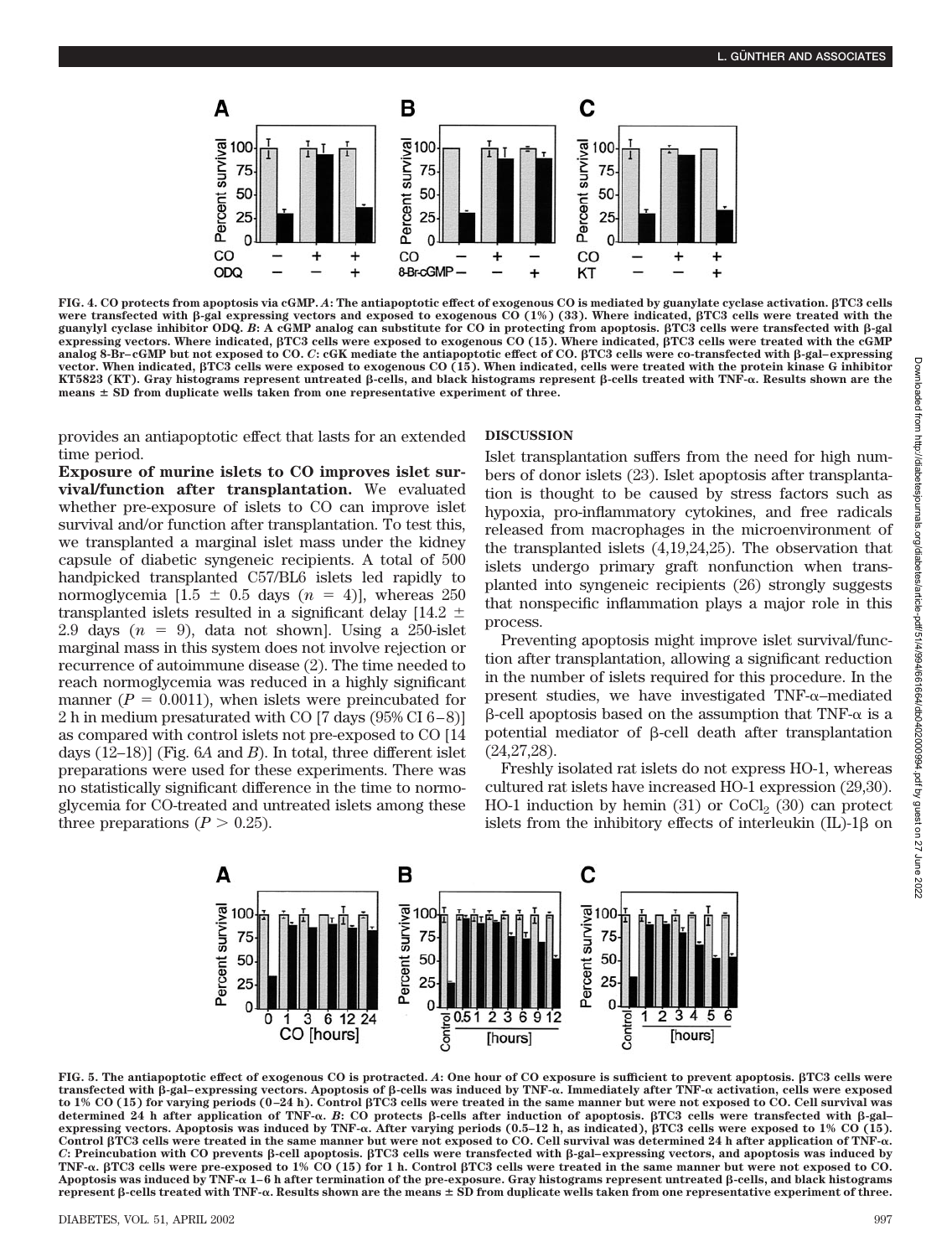

**FIG. 6. Exposure of murine islets to CO improves islet survival/ function after transplantation.** *A***: A total of 250 freshly isolated and handpicked islets from C57BL/6 mice were incubated in medium presaturated with 1% CO for 2 h at 37°C. Control islets were treated in the same manner but were not exposed to CO. The islets were transplanted under the kidney capsule of the diabetic syngeneic recipients as described before (19). After transplantation, blood glucose levels were determined on a daily basis. A total of 16 animals (8 with pre-exposed islets and 8 controls) were transplanted. One animal receiving preexposed islets died on day 3 of non–exposure-related technical reasons and was included in the statistical analysis as censored animal. The primary end point of these experiments was the first day of normogly**cemia. Data are shown as the means  $\pm$  SD. *B*: Probability of recovery **(blood glucose level <200 mg/dl) for animals receiving islets pre**exposed with CO or control islets.  $*P = 0.001$  vs. control.

glucose-stimulated insulin release and glucose oxidation. HO-1 expression protects these cells from TNF- $\alpha$ -mediated apoptosis (Fig. 2*A*) (6), a finding that may have important therapeutic implications (2,28,32).

We show here that CO protects pancreatic  $\beta$ -cells from apoptosis, as it does in endothelial cells (7,33). CO is an important signaling molecule in several cell types, including islets of Langerhans, where CO has been suggested to stimulate insulin and glucagon release (34). Compared with NO, CO is only a weak activator of sGC (35). However, CO may exert its effects for longer times and thus over longer distances than NO (34,36).

Our findings (Fig. 4*A* and *B*) suggest that cGMP is the main messenger of the antiapoptotic action of CO, as it is in fibroblasts (12). In monocytes (15) and endothelial cells (33), CO effects involve the p38 mitogen-activated protein kinase pathway, which does not appear to be involved in the present studies (data not shown).

We (17) and others (15,34,37) suggest that the protective function of CO may involve both antiapoptotic and antiinflammatory effects. Low concentrations of CO in macrophages inhibit expression of the lipopolysaccharideinduced pro-inflammatory cytokines, while increasing the expression of IL-10 both in vivo and in vitro (15). In islets of Langerhans, the release of pro-inflammatory cytokines by activated macrophages upregulates inducible nitric oxide synthase in  $\beta$ -cells (25), which is highly cytotoxic for -cells (38). Exogenous CO also suppresses NO production in islets (37), a potential direct protective effect.

We show here that pre-exposure of islets to CO for 2 h increases their survival and/or function after transplantation in a highly significant manner presumably based on the antiapoptotic and anti-inflammatory effects of CO. Preventing apoptosis that occurs after islet transplantation (32) would improve function of the transplanted islets and reduce the number of islets needed to treat diabetes. Given the above, CO might be a useful therapeutic tool for improving islet transplantation in humans.

## **ACKNOWLEDGMENTS**

This work was supported in part by the Juvenile Diabetes Research Foundation International and by a National Institutes of Health grant (HL58688) awarded to F.H.B. L.G. is supported by a fellowship of the Deutsche Forschungsgemeinschaft (DFG), and P.O.B. is supported by a fellowship of the Swiss National Science Foundation. F.H.B. is a paid consultant for Novartis Pharma, Basel.

We thank Shane Gray and Takahashi Maki for technical help and Christiane Ferran for discussions.

### **REFERENCES**

- 1. Benoist C, Mathis D: Cell death mediators in autoimmune diabetes: no shortage of suspects. *Cell* 89:1–3, 1997
- 2. Berney T, Molano RD, Cattan P, Pileggi A, Vizzardelli C, Oliver R, Ricordi C, Inverardi L: Endotoxin-mediated delayed islet graft function is associated with increased intra-islet cytokine production and islet cell apoptosis. *Transplantation* 71:125–132, 2001
- 3. Grey ST, Arvelo MB, Hasenkamp W, Bach FH, Ferran C: A20 inhibits cytokine-induced apoptosis and nuclear factor kappaB-dependent gene activation in islets. *J Exp Med* 190:1135–1146, 1999
- 4. Rabinovitch A, Suarez-Pinzon W, Strynadka K, Ju Q, Edelstein D, Brownlee M, Korbutt GS, Rajotte RV: Transfection of human pancreatic islets with an anti-apoptotic gene  $(bcl-2)$  protects  $\beta$ -cells from cytokine-induced destruction. *Diabetes* 48:1223–1229, 1999
- 5. Contreras JL, Bilbao G, Smyth CA, Jiang XL, Eckhoff DE, Jenkins SM, Thomas FT, Curiel DT, Thomas JM: Cytoprotection of pancreatic islets before and soon after transplantation by gene transfer of the anti-apoptotic Bcl-2 gene. *Transplantation* 71:1015–1023, 2001
- 6. Pileggi A, Molano RD, Berney T, Cattan P, Vizzardelli C, Oliver R, Fraker C, Ricordi C, Pastori RL, Bach FH, Inverardi L: Heme oxygenase-1 induction in islet cells results in protection from apoptosis and improved in vivo function after transplantation. *Diabetes* 50:1983–1991, 2001
- 7. Soares MP, Lin Y, Anrather J, Csizmadia E, Takigami K, Sato K, Grey ST, Colvin RB, Choi AM, Poss KD, Bach FH: Expression of heme oxygenase-1 can determine cardiac xenograft survival. *Nat Med* 4:1073–1077, 1998
- 8. Maines MD: The heme oxygenase system: a regulator of second messenger gases. *Annu Rev Pharmacol Toxicol* 37:517–554, 1997
- 9. Abraham NG, Lavrovsky Y, Schwartzman ML, Stoltz RA, Levere RD, Gerritsen ME, Shibahara S, Kappas A: Transfection of the human heme oxygenase gene into rabbit coronary microvessel endothelial cells: protective effect against heme and hemoglobin toxicity. *Proc Natl Acad Sci USA* 92:6798–6802, 1995
- 10. Poss KD, Tonegawa S: Reduced stress defense in heme oxygenase 1-deficient cells. *Proc Natl Acad SciUSA* 94:10925–10930, 1997
- 11. Ferris CD, Jaffrey SR, Sawa A, Takahashi M, Brady SD, Barrow RK, Tysoe SA, Wolosker H, Baranano DE, Dore S, Poss KD, Snyder SH: Heme oxygenase-1 prevents cell death by regulating cellular iron. *Nat Cell Biol* 1:152–157, 1999
- 12. Petrache I, Otterbein LE, Alam J, Wiegand GW, Choi AM: Heme oxygenase-1 inhibits TNF-alpha-induced apoptosis in cultured fibroblasts. *Am J Physiol Lung Cell Mol Physiol* 278:L312–319, 2000
- 13. Nath KA, Balla G, Vercellotti GM, Balla J, Jacob HS, Levitt MD, Rosenberg ME: Induction of heme oxygenase is a rapid, protective response in rhabdomyolysis in the rat. *J Clin Invest* 90:267–270, 1992
- 14. Otterbein LE, Mantell LL, Choi AM: Carbon monoxide provides protection against hyperoxic lung injury. *Am J Physiol* 276:L688–L694, 1999
- 15. Otterbein LE, Bach FH, Alam J, Soares M, Tao Lu H, Wysk M, Davis RJ, Flavell RA, Choi AM: Carbon monoxide has anti-inflammatory effects involving the mitogen-activated protein kinase pathway. *Nat Med* 6:422– 428, 2000
- 16. Fujita T, Toda K, Karimova A, Yan SF, Naka Y, Yet SF, Pinsky DJ: Paradoxical rescue from ischemic lung injury by inhaled carbon monoxide driven by derepression of fibrinolysis. *Nat Med* 7:598–604, 2001
- 17. Sato K, Balla J, Otterbein L, Smith RN, Brouard S, Lin Y, Csizmadia E, Sevigny J, Robson SC, Vercellotti G, Choi AM, Bach FH, Soares MP: Carbon monoxide generated by heme oxygenase-1 suppresses the rejection of mouse-to-rat cardiac transplants. *J Immunol* 166:4185–4194, 2001
- 18. Shibahara S, Yoshizawa M, Suzuki H, Takeda K, Meguro K, Endo K: Functional analysis of cDNAs for two types of human heme oxygenase and evidence for their separate regulation. *J Biochem* (*Tokyo*) 113:214–218, 1993
- 19. Kaufman DB, Platt JL, Rabe FL, Dunn DL, Bach FH, Sutherland DE: